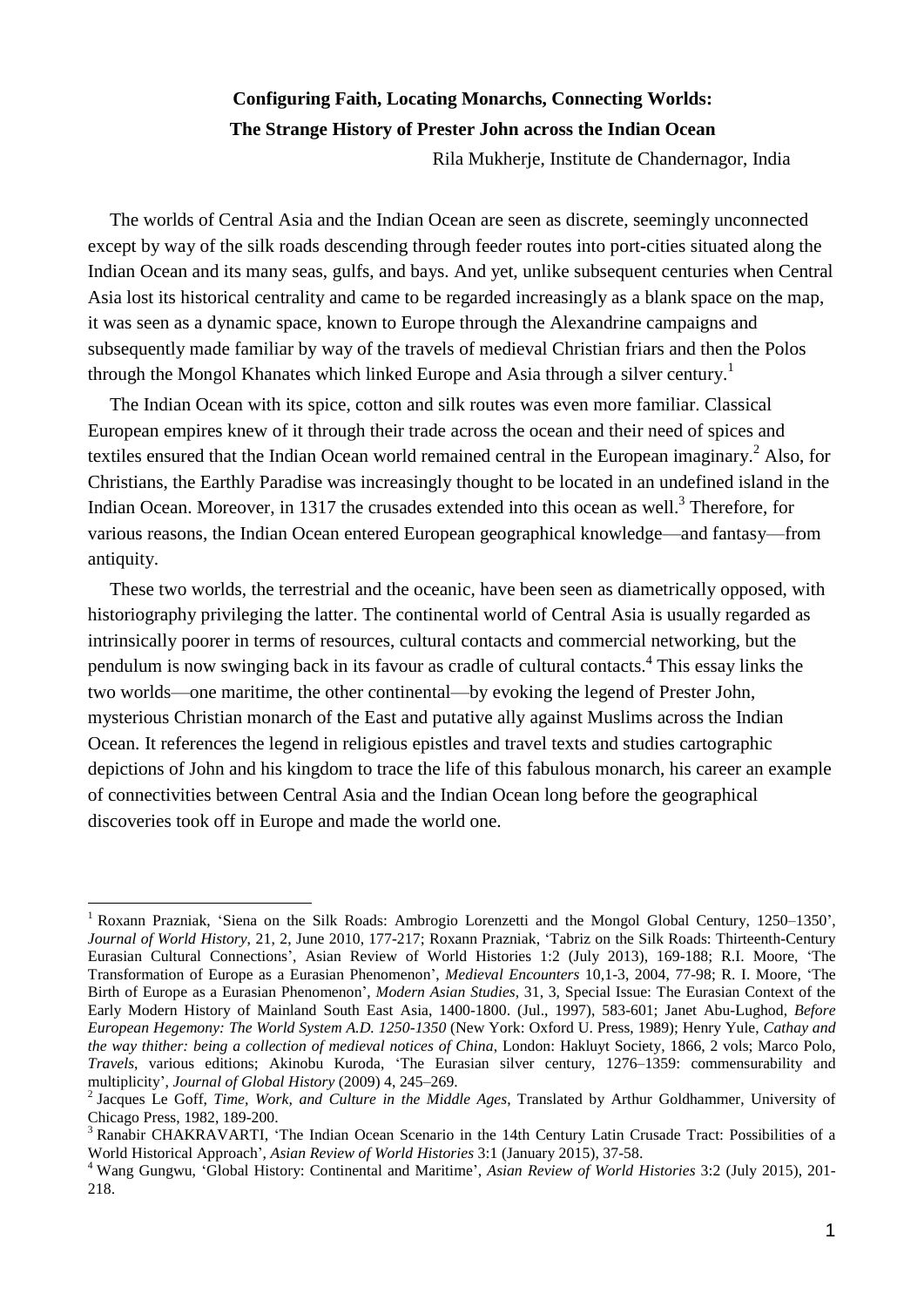# **1 An Universal Nilotic - Indic World**

One such connectivity was by way of perceiving the Nile and the Indus as a single river. Europe knew of the Nile, the Euphrates, the Tigris, and the Indus. Greek, Arab and Catalan notices often included the Oxus in the list. Of these, the Nile was best known, being for Egyptians the original river - sea encircling the globe, referenced biblically as the Gion, second river of Paradise.<sup>5</sup>

A principal river of Asia—the Indus—was equated with the Pishon, the first of the four rivers of Eden in the *Book of Genesis*:

'Now the river goeth out from Eden to water Paradise. And from there it was parted and became four heads. The name of the first is Phison (Pishon); that is it which compasseth the whole land of Euilat (India), where there is gold; and the gold of that land is good; there is the carbuncle and the jasper stone ...'.<sup>6</sup>

Cosmas Indicopleustes reinforced the identification: 'Sindu is on the frontier of India, for the river Indus, that is, the Phison, which discharges into the Persian Gulf, forms the boundary between Persia and India<sup>'</sup>.<sup>7</sup> The Indus became an universal river and as the westernmost South Asian river was regarded as a continuation of the Nile, which apparently united India and Africa through an underground course running beneath the Indian Ocean. The Indus' similarity with the Nile was underlined by the fact that its local name happened to be Nilab and, like the Nile, it flooded annually.

With time, in geographic imagination, the river extended eastward to China as well, since the Central Asian Indus route was more favoured initially for Chinese explorations and pilgrim passages into India rather than the Ganges route which, although shorter, only took off when the two routes through Yunnan-Burma and Nepal were discovered around the eighth century, as it was cumbersome, involving a combination of land travel, fluvial crossings and a sea voyage from the Gulf of Tongkin into the Bay of Bengal.<sup>8</sup>

The 18th chapter of Book II of the recently discovered Arabic *Book of Curiosities*, the original dating from between 1020 and 1050, contains five maps of five individual river courses: the Nile, the Euphrates, the Tigris, the Indus and the Oxus. The Indus represents the entire sub-continent and links it with China. Its map is of particular interest, for it represents all the major rivers of northern India—the Indus, the Ganges, and the Brahmaputra—as one continuous river system, with lateral rivers branching off in many directions. While in reality the Indus flows westwards from its origins in the Himalayas, and the Ganges and the Brahmaputra flow east towards the Bay of Bengal, the map envisages a single river system originating in the mountains of Tibet. This single river apparently runs from east to west across the northern part of the Indian subcontinent, eventually

<sup>5</sup> Martin W Lewis, 'Dividing the ocean sea', *Geographical Review*, 89, 2, (Apr 1999), 188-214.

<sup>6</sup> *Letter to Rusticus,* no. 75, c. 411 A.D, *Nicene and Post-Nicene Fathers*, Series II, [http://www.ccel.org/fathers.html.](http://www.ccel.org/fathers.html) Accessed 22 October 2015.

<sup>7</sup> J. W. McCrindle, trans. Cosmas Indicopleustes, *Topographia Christiana,* Book 11. London, 1897, transcribed by Roger Pearse, Ipswich, UK, 2003.

<sup>8</sup> Edouard Chavannes, 'Voyage de Song Yun dans l'Udyana et le Gandhara', *Bulletin de l'Ecole française d'Extrême-Orient*, Année 1903, 3, 1, 379 – 441, 386-7; F. Hirth, *China and the Roman Orient: Researches into their Ancient and Mediaeval Relations as Represented in Old Chinese* Records, Shanghai & Hong Kong: Kelly & Walsh, 1885, 74-5; Paul Pelliot, 'Deux itinéraires de Chine en Inde à la fin du VIIIe siècle', *Bulletin de l'Ecole française d'Extrême-Orient*, 1904, 4, 1, 131 – 413, 142-3; Wilfred H. Schoff, 'Navigation to the Far East under the Roman Empire', *Journal of the American Oriental Society*, 37, 1917, 240-249, 242-5.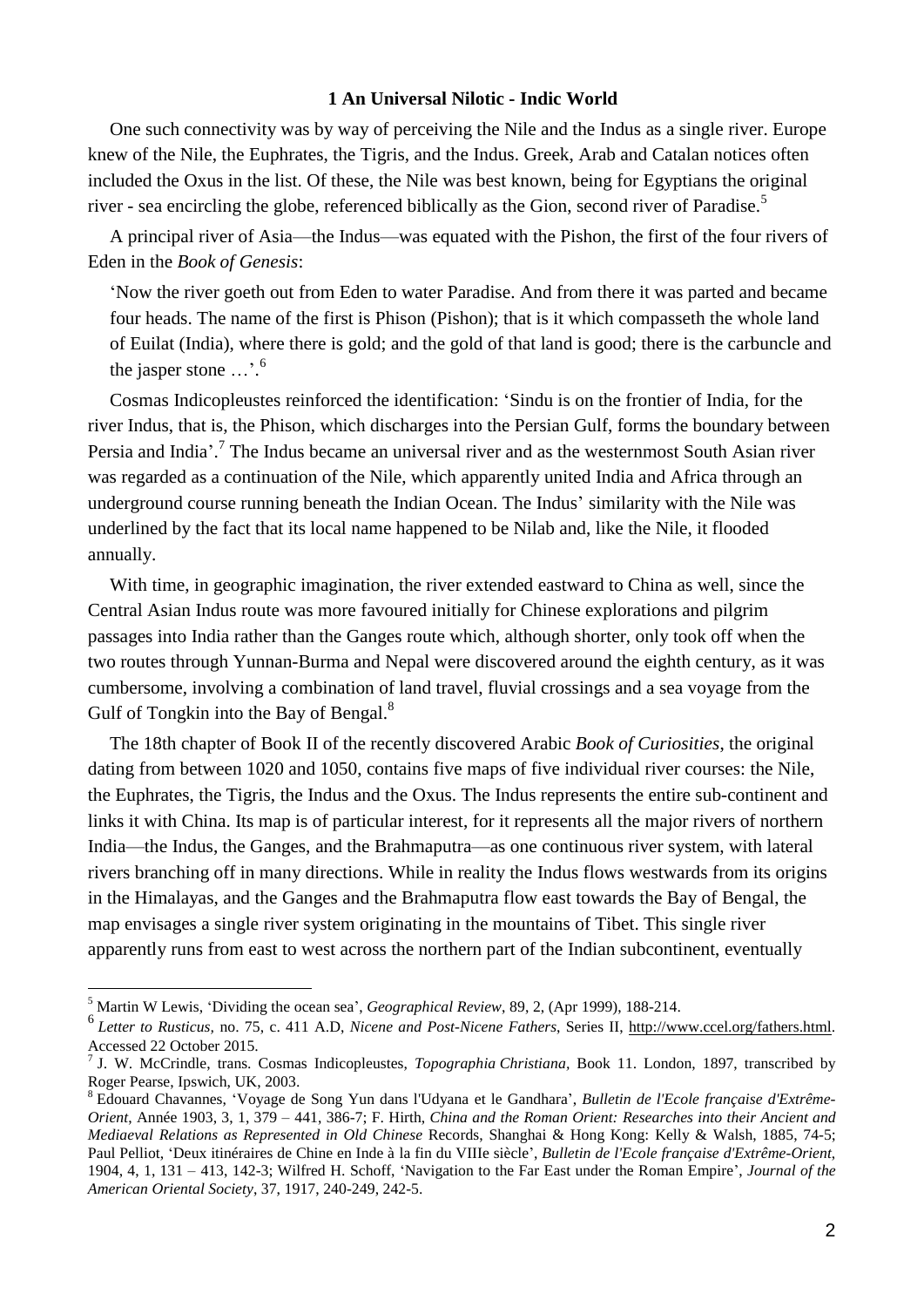flowing into the Indian Ocean. Branch itineraries drawn on the map of the Indus continue into southern China.<sup>9</sup>

If the Chinese and Muslims saw this space as encircled by the Indus system, for Europeans the notion of a geographical space denoted by a single river system was even stronger. Different markers constituted this vast space for Europeans; biblical paradisiacal notions, travel accounts and received information about fluvial courses resulted in conflicting representations on maps and texts. These various representations shaped perceptions of India as an infinitely elastic space, terms such as *India inferior*, *India superior*, *India ultima* and *India Egyptyi* being current. Marignolli, viewing Asia from the East, saw three blocs of Manzi, Minibar and Maabar: 'India was peopled and divided into three kingdoms. The first … is called Manzi … formerly called Cyn and it has to this day the noble port and city called Cynkalan, i.e. "Great India" … the second India… is called Mynibar … The third province of India is called Maabar' where, visiting the supposed tomb of St Thomas in Mylapur c. 1352, he discerned an India spanning the east and west coasts of Africa and India.<sup>10</sup> The continuous river system of the Indus therefore united a vast space from China to East Africa.

Marco Polo, viewing Asia from the West, divided India into the Greater, the Lesser, and the Middle. The Greater was the whole of India and the peninsula—the country extending from the Ganges to the Indus inclusive—and the Lesser included the region between the eastern coast of the peninsula of India, and that of Cochinchina or Champa. Polo called Abyssinia, the coast of Arabia and the Persian Gulf Middle or Second India, unlike Niccolo da Conti who named it 'Greater India' or 'India Major', extending from Persia to the Indus and including the Swahili coast of Africa.<sup>11</sup>

Between the thirteenth and the fifteenth centuries therefore, three travellers—Marco Polo, John de Marignolli and Niccolo de Conti—saw an unified Indian Ocean realm that stretched from east Africa to south China as 'India', also known as the Three Indies. But this three-fold scheme was disrupted by Pierre d'Ailly's *Imago Mundi* of 1410 which regarded the Gion as the Indus and not the Nile, thereby precipitating even more confusion between the two rivers.<sup>12</sup>

## **2 The Nilotic-Indic World, Prester John and a Global History of the Middle Ages**

The legend of Prester John surfaced in the European middle ages against this imaginary geography. His location, reportedly ruling Africa upto the Indus—i.e. Greater India—fluctuated, given the Indus' association with the Nile referenced in the terms *India ultima* or *India Egypti*. Following the three divisions of India, it focussed on Central Asia, then India, subsequently on Africa and finally, and curiously, on Japan.

<sup>9</sup> Yossef Rapoport and Emilie Savage-Smith, 'Medieval Islamic View of the Cosmos: The Newly Discovered *Book of Curiosities*', *The Cartographic Journal*, Vol. 41 No. 3, December 2004, 253–259, 258-9.

<sup>&</sup>lt;sup>10</sup> Andrew Kurt, 'The search for Prester John, a projected crusade and the eroding prestige of Ethiopian kings, c.1200– c.1540', *Journal of Medieval History*, 39, 3, 2013, 1-24, 6; *JOHN DE MARIGNOLLI and his Recollections of Eastern TRAVEL*, 1339-1353, in Sir Henry Yule/Henri Cordier, *Cathay and the way thither: being a collection of medieval notices of China*, London: Hakluyt Society, Second Series, VOL. III, 1914, 248-50.

<sup>11</sup> John Masefield intr. *Marco Polo's Travels* (London: J.M. Dent and Sons, 1908); Poggio Bracciolini's account of Conti in R.H. Major, (ed.,) India in the fifteenth century: Being a collection of narratives of voyages to India in the *century preceding the Portuguese discovery of the Cape of Good* Hope, London: Hakluyt Society, 1857, 21.

<sup>12</sup> Suzanne Conklin Akbari, Amilcare A. Iannucci, John Tulk, *Marco Polo and the Encounter of East and West*, University of Toronto Press, 2008, 112-13.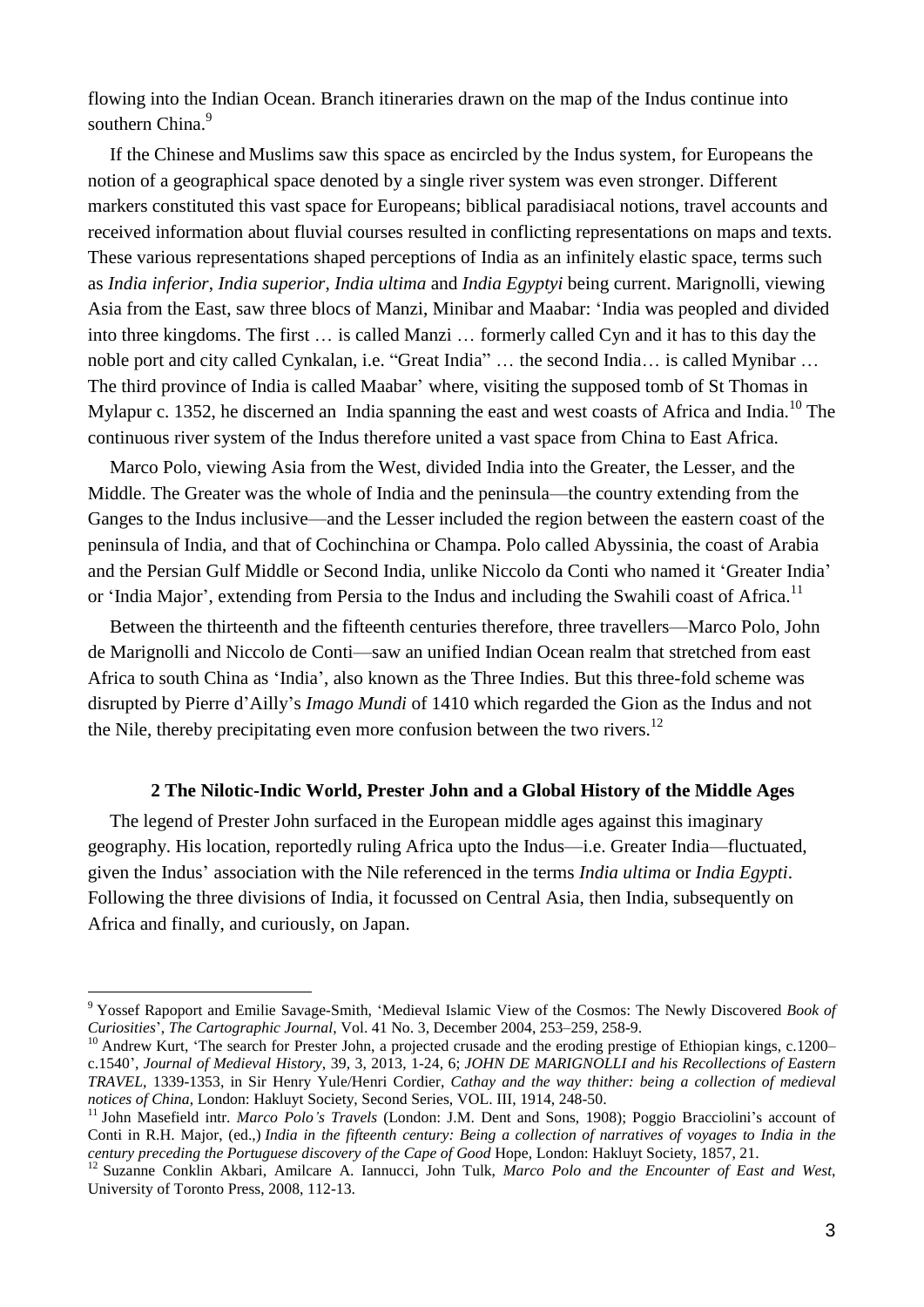In Fra Mauro's map of 1450 Prester John's principal residence in Ethiopia is depicted as a fortified citadel. But the anonymous Genoese map of 1457, based on Niccolo de Conti's travels, shows him in three locations: in Alexandrine Asia, in Asia proper and in Ethiopia; in the last he is shown as ruler. Gerardus Mercator's 1628 map of Africa shows the ageless Prester John seated, with a cross in his kingdom on the upper Nile, the mythical king still facing east. Therefore, even when finally and definitively located in Africa, the Prester was still intimately linked with Asia.

The legend first appeared in Central Asia after two significant events: in 1141 Yeh-lu Ta-shih, a China-born Khitan warrior and empire-builder, defeated the Seljuk sultan Sanjar, and in 1144 the crusaders lost Edessa to the Turkish atabeg Zengi. The Nestorian communities of Central Asia who had been oppressed under Muslim rule certainly welcomed Sanjar's and the Persian army's defeat in 1141 and Yeh-lu Ta-shih was probably regarded as saviour. Seen as the original Prester John, the ruler of Black Cathay—a literal translation of Qara or black Khitai (Cathay)—the legend of Yeh-lu Ta-shih as Prester John now proliferated in Central Asia. The essential ingredients for the creation of a new legend had appeared: paradise and the fountain of youth, powerful Oriental monarchs, the wealth and splendour of Asia, and the presence of people in Asia praised since antiquity for their virtues, and others who had reputedly been converted to the Christian faith.<sup>13</sup>

## *India - Central Asia - India*

In the backdrop of the crusades, the search for a Christian ally against Muslims became crucial. In 1122, a great event occurred in Rome; a 'Patriarch John' of India arrived there to receive confirmation in his office after the death of his predecessor. While in Rome, the Patriarch lectured on his native country: it was an earthly paradise near the original Garden of Eden, its principal city was Hulna on the River Phison carrying gold and gems, and its source lay in Paradise. It has been speculated that this ruler may have been a dark skinned—'Aethiopian' — gypsy chief from Central Asia, but in all likelihood he was a Nestorian Indian.<sup>14</sup>

Soon after the legend shifted to Central Asia, but it still involved a Nestorian Christian monarch. In 1145 Bishop Otto of Freising reported a mighty Nestorian Christian Patriarch John ruling lands beyond Persia and Armenia. John was a magi, commanding his people with an emerald sceptre (symbol of the sea, perhaps?)<sup>15</sup> In 1165, the Byzantine Emperor Manuel received a letter reputedly written from 'Prester John', again describing his kingdom—the Three Indies—and declaring his intention to defeat the enemies of Christ and visit the Holy Sepulchre. The Indus re-appeared in the letter, now explicitly linked with the Pishon: 'In one of the heathen provinces', the letter related, 'there flows a river called the Indus, which, issuing from Paradise, extends its windings through all the country', encompassing Asia. The letter prompted the Vatican to dispatch a mission east in the hope of enlisting Prester John's aid against the Saracens. The king of the Three Indies reappeared again fifty years later, at the time of the Fifth Crusade. In 1217 the news spread among the Franks in Palestine that Prester John was about to join the Crusade against the Saracens. This was followed two years later by a report reaching the Crusaders at Damietta in Egypt, that King David, the

<sup>13</sup> Igor de Rachewiltz, 'Prester John and Europe's Discovery of East Asia', *East Asian History*, 11, June 1996, 59-74, 62, 66; Joel Brewer Keagan tr. *Prester John: The Legend and its Sources*, Ashgate Publishing, Ltd., 2015, 21.

<sup>14</sup> David J. Nemeth, 'Prester John and the Gypsies', in Joanne Grumet (ed.). *Papers From the Eighth and Ninth Annual Meeting of the Gypsy Lore Society*, North American Chapter, New York: Gypsy Lore Society, Publication No. 4, 1988, 139-152, 146-8.

<sup>15</sup> Otto Of Freising, *Of the Two Cities*, Book 7, ch. 33, 1157.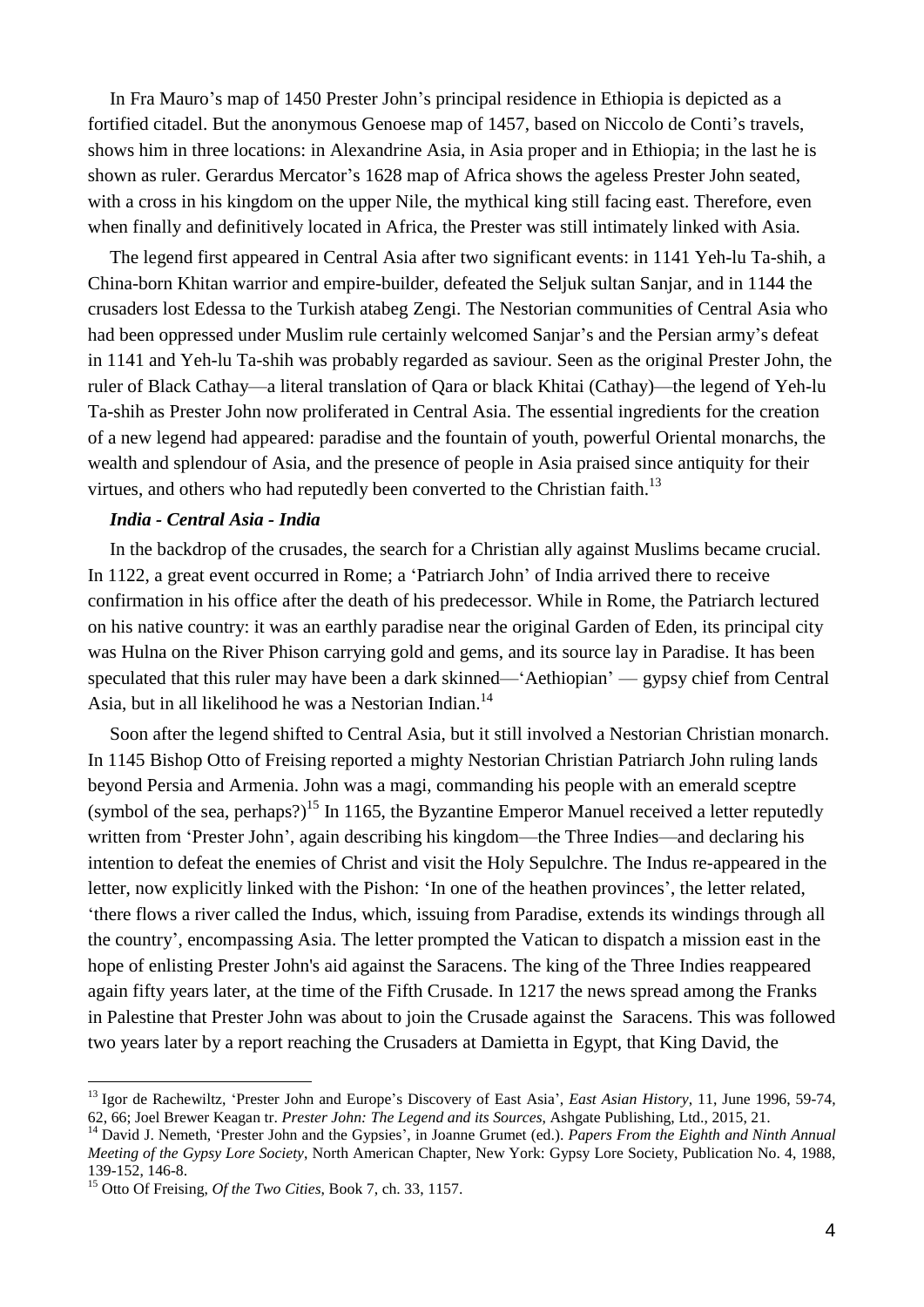Christian King of India, was advancing into Persia to attack the Muslims. There were several versions of this report: in one King David was identified with Prester John, in others with his son or grandson. The fresh reports about Prester John and King David occurred against a backdrop of cataclysmic events in Central Asia. The Mongol conquests were remaking Asia's contours. For example, the Nestorian prince Kuchlug who seized the Qara-Khitay throne in 1211 faced the Muslim rulers of Persia and Afghanistan before being defeated and killed by Chingis Khan, whose westward push during 1219-23 saw Mongol armies crossing Asia into the Caucasus: as far as Georgia, Armenia, and southern Russia.<sup>16</sup>

But there was a problem in identifying the Mongols with the Prester, because the destruction wrought by them in Asia and Europe contrasted with the imagery of pious Christian soldiers and of the Christian dynasty of Prester John. To ascertain this once and for all, Pope Innocent IV sent several embassies composed of Franciscan and Dominican friars to Asia in 1245, this date marks the real beginning of political and cultural contacts between Europe and Asia. The Italian Franciscan John of Pian di Carpine reached the Mongol camp in 1246 and heard a story about the Prester. Prester John, the Christian king of Greater or Northern India, had been attacked by Chingis Khan, but had defeated him with a trick. The trick was similar to that used by Alexander to defeat the Indian king Porus by filling metal statues with burning embers so as to disperse the enemy's elephants, an obvious reference to the *Alexander Romance.* The eternal appeal of this saga in Central and Western Asia, especially in Persia, was utilised to enrich stories about military exploits, and this was the mechanism through which the Mongols, through the intermediary of the Nestorians, tried to sell a fictitious Prester John to the West.<sup>17</sup>

The trickery continued. In 1247, the Mongol commander in Persia devised a plan of securing the support of the Franks when planning to attack the Caliph of Baghdad. The idea was to launch a simultaneous attack on Egypt with the help of the Franks, so as to prevent the Sultan of Egypt from coming to the assistance of the Caliph. To this end, the commander sent two Nestorian Christian envoys to King Louis IX—St Louis—of France. The Mongol emissaries put forth the proposal for a joint Mongol Christian alliance against the Muslims and, in order to sell the plan to the Franks, they claimed that Prester John's daughter was the mother of the Mongol emperor and that the emperor himself had been converted to Christianity. Here once again, the legend concerned not the Prester himself but his descendants. King Louis sent the Dominican friar Andrew of Longjumeau with an impressive embassy with magnificent gifts to the Mongol court in response.<sup>18</sup>

That was not to be the last mission. Friar John of Montecorvino was sent by Pope Nicholas IV as papal legate to the Mongols in 1291 to investigate the familial and other links of Nestorian Christianity with the Mongol court, the notion of kinship ties possibly stemming from the reports of family links of the Ongut king with the Mongol royal family and his supposed relationship with Prester John. By now the Catholic church's contacts with the Mongol rulers of Persia, the I1- Khans, were established and a Nestorian monk—originally from the Ongut kingdom—had arrived in Rome as ambassador of the Il-Khan Arghun in 1287. The information generated in the four years between 1287 and 1291 made Europe familiar not only about China, but also about India, as by then

<sup>1</sup> <sup>16</sup> Rachewiltz, 'Prester John', 65-6.

<sup>&</sup>lt;sup>17</sup> Rachewitz, 'Prester John', 69.

<sup>&</sup>lt;sup>18</sup> Rachewiltz, 'Prester John', 67, 69, 70.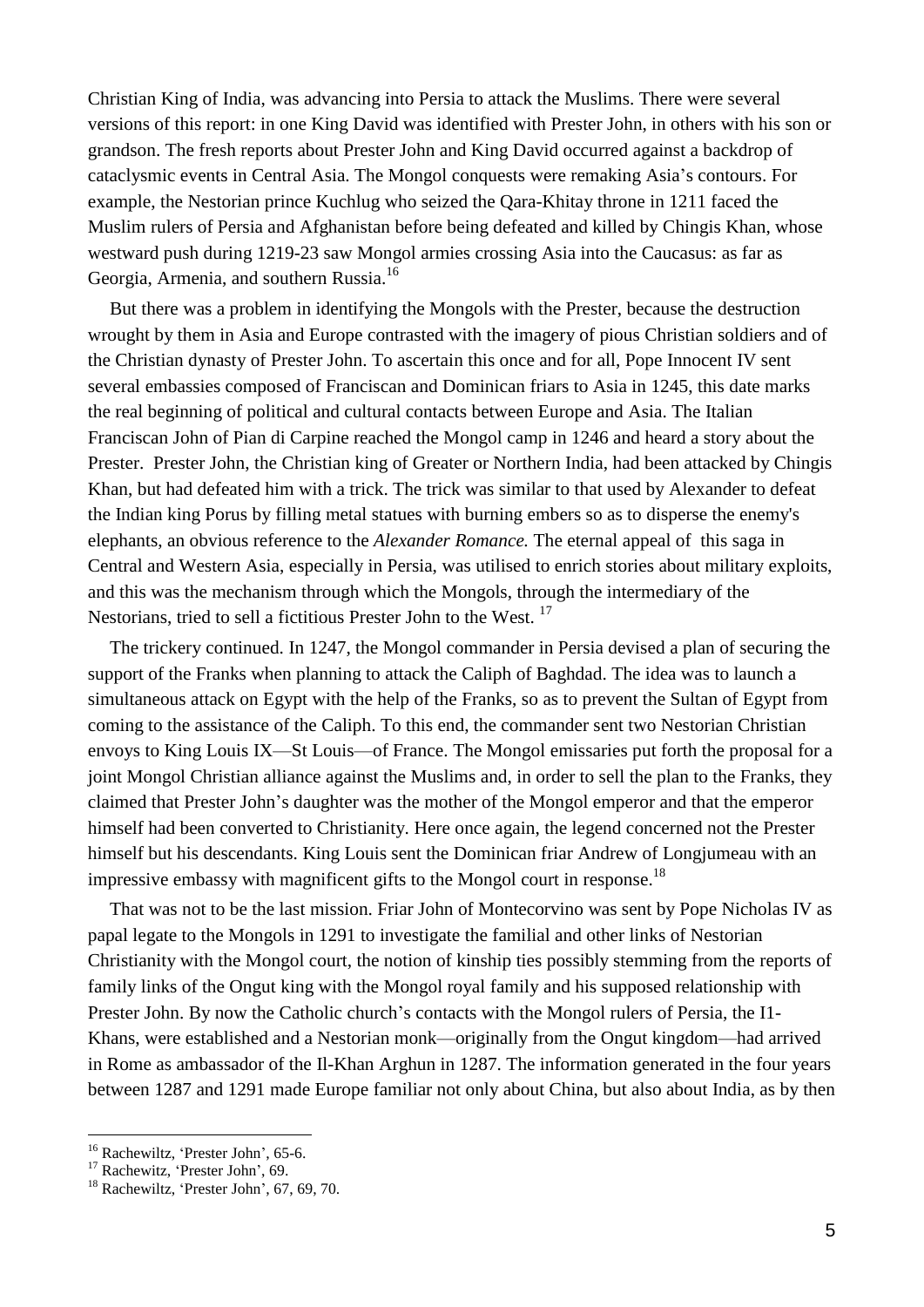the Eastern Mongol empire could be reached by sea, via Persia, Hurmuz, Kollam, Sumatra and Champa, as well as by land. When thirteenth-century travellers such as William of Rubrouck and Marco Polo visited Asia, the notion of China and Africa being linked still persisted. But in both Polo's narrative and in the *Catalan Atlas* of 1375 there is no indication of the Indus, a striking omission, an oversight probably rising from confounding the Indus with the Ganges. But their identifications of Prester John with minor central Asian non - Christian kings turned attention away from Central Asia and China. In fact, Odoric of Pordenone virtually dismissed the notion of Prester John in China in his report of 1330, declaring the Prester's country as negligible: 'I arrived at the country of Prester John; but as regards him not one hundredth part is true of what is told of him as if it were undeniable. His principal city is called Tozan, and chief city though it is, Vicenza would be reckoned its superior. He has, however, many other cities under him, and by a standing compact always receives to wife the Great Khan's daughter.'.<sup>19</sup>

The Prester John myth now again locked onto India, the priest-king becoming firmly linked with the ancient Christian population in India, depicted occasionally as the guardian of St Thomas' tomb in the Malabar region of Kerala.

# *Africa*

But this time, the identification was short-lived. Jordan Catalini of Severac visited India and, not finding Prester John there, thought him to be found in Ethiopia, a country he knew only from hearsay. The first mention of John in his new guise as African king appeared in his *Mirabilia descripta* of 1323. The first extant map to mention Prester John's location in eastern Africa was a nautical chart made in 1339 on Majorca by Angelino Dulcert.<sup>20</sup> Prester John, true to his chameleonlike career, although now reappeared in his former splendour as the emperor of Ethiopia, was, apparently, already identified with the ruler of Ethiopia in a work, now lost, of John of Carignano dated 1306. By 1350 Nubia and Ethiopia were referenced in Europe as the country of Prester John.<sup>21</sup> The Catalan Atlas of 1375 shows a King Stephen in mainland India—this certainly stemming from the legend of Prester John—but the atlas curiously also mentions Nubian Christians, under the rule of the Emperor of Ethiopia and belonging to the realm of Prester John. Therefore, at this time the Prester was solidly located in Africa.

Sir John Mandeville's account, written c. 1357 onwards, clearly distinguished the new Prester John from earlier incarnations:

'This Prester John hath under him many kings and many isles and many diverse folk of diverse conditions. And this land is full good and rich, but not so rich as is the land of the great Chan. For the merchants come not thither so commonly for to buy merchandises, as they do in the land of the great Chan, for it is too far to travel to. And on that other part, in the Isle of Cathay, men find all manner thing that is need to man—cloths of gold, of silk, of spicery and all

<sup>19</sup> Rachewiltz, 'Prester John', 72-3; HENRY YULE (Tr. and Ed.), Henri Cordier (revised), *Cathay AND THE WAY THITHER; BEING A COLLECTION OF MEDIEVAL NOTICES OF CHINA, WITH A PRELIMINARY ESSAY ON the Intercourse BETWEEN CHINA AND the WESTERN Nations PREVIOUS TO THE DISCOVERY OF THE CAPE ROUTE*, LONDON: THE HAKLUYT SOCIETY, Second Series no. 33, vol. 2, 1913, 244-6.

 $20$  Kurt, 'The search for Prester John..', 4-6.

<sup>21</sup> Rachewiltz, 'Prester John', 72-3.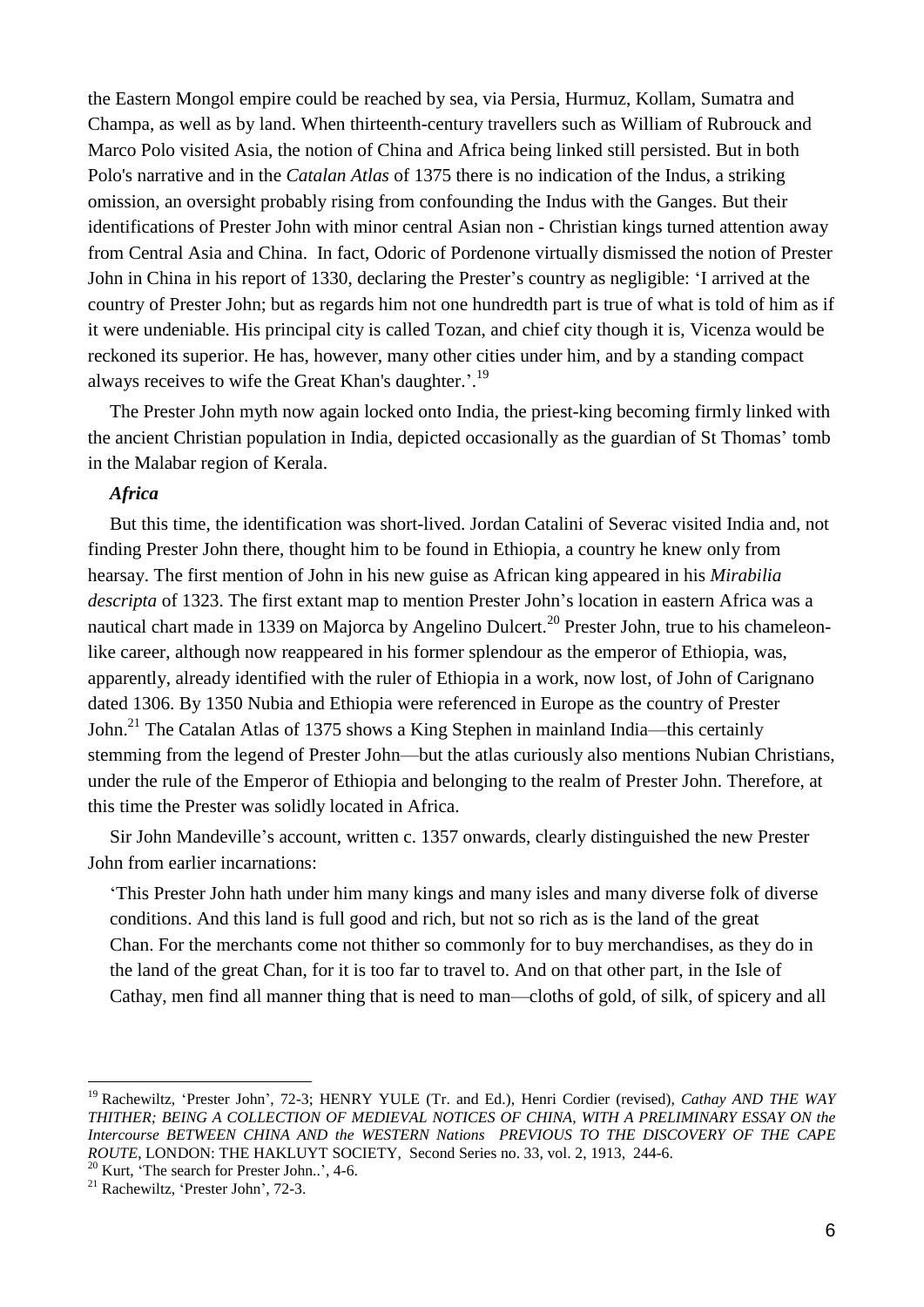manner avoirdupois. And therefore, albeit that men have greater cheap in the Isle of Prester John, natheles, men dread the long way and the great perils in the sea in those parts.<sup>22</sup>

What is remarkable in Mandeville's account is the stress on commerce, or lack thereof, and not on Prester John as putative ally against the Saracens. The attempt to discover material resources now paralleled the search for an imaginary kingdom.<sup>23</sup> The crusades were almost over, Europe was undergoing the fourteenth century depression, its birthing into the early modern period.

Finally, in Conti's definitive fifteenth-century account, Prester John became firmly ensconced in Africa. The passage from Asia to Africa was rendered possible through several factors: the negus of Ethiopia combined political and religious authority, and bore the title of *zan*, meaning 'king'. The word  $\check{z}$ *an* sounded too much like 'Jean' or 'John' to pass unnoticed.<sup>24</sup> Also the ambiguity of the term 'India'; the view that Middle or Greater India was identical with Ethiopia or Abyssinia; and the fact that Ethiopia was ruled by a Christian dynasty were additional factors.

### *Ethiopia - India*

This geographical ambiguity had, of course, a long lineage. In classical perception, Africa and India were one, and the Nile was not always regarded as an African river. Alexander, Virgil and Procopius, seeing Ethiopia and India as one, believed it originated in India. The geographical fancy was visible in Homer and Aeschylus' works where, to go from Europe to Asia, one crossed Ethiopia. Herodotus, Diodorus and Pliny saw the interplay of Africans and Asians in West Asia, Herodotus referencing 'two sorts of Ethiopians' in his illustration of the composition of the Persian army. 'The eastern Ethiopians . . . served with the Indians. These were just like the southern Ethiopians, except for their language and their hair: [it] is straight, while that of the Ethiopians in Libya is the crispest and curliest in the world. The equipment of the Ethiopians from Asia was in most respects like the Indian. . . .'. Herodotus therefore situated a distinct group of Africans in Asia — 'Ethiopians' — applying certain cultural affinities that might be recognised among 'Indians'. *25*

Ptolemy was the exception, although he linked Africa to China by way of an enclosed Indian Ocean, he separated Ethiopia from India and devoted considerable space to the Nile as a separate river. But Procopius, in the sixth century, still described the Nile as flowing from India into Egypt, dissecting the land into two equal parts to the sea.<sup>26</sup>

Because India-Ethiopia were seen as one, once he was not found in India, Prester John had to be sent to Africa. Here he operated once again as trickster-magician irresistibly—and forcefully attracting Western travellers deeper and deeper into remote lands. Prester John was directly or indirectly involved in most of the travels and explorations of Asia and Africa. These revealed the true face of these lands to Europe for the first time in history, seen in the early fourteenth-century

<sup>22</sup> A. W. Pollard, *The Travels of Sir John Mandeville*: *The version of the Cotton Manuscript in modern spelling*, With three narratives, in illustration of it, from Hakluyt's "Navigations, Voyages & Discoveries", London and New York: Macmillan, 1900, 178.

<sup>&</sup>lt;sup>23</sup> I - Chun Wang, 'Alexander the Great, Prester John, Strabo of Amasia, and Wonders of the East', CLCWeb: *Comparative Literature and Culture* 14.5 (2012): <http://docs.lib.purdue.edu/clcweb/vol14/iss5/4> accessed 24 December 2015, page 4 of 9.

<sup>&</sup>lt;sup>24</sup> Rachewiltz, 'Prester John', 74.

<sup>25</sup> Maghan Keita, 'Africans and Asians: Historiography and the Long View of Global Interaction', *Journal of World History*, 16, 1 (2005): 1-30, 9-10.

<sup>26</sup> Steven G. Darian, 'The Ganges and the rivers of Eden', *Études asiatiques: revue de la Société Suisse - Asie*, 31 (1977), 42-54, 43.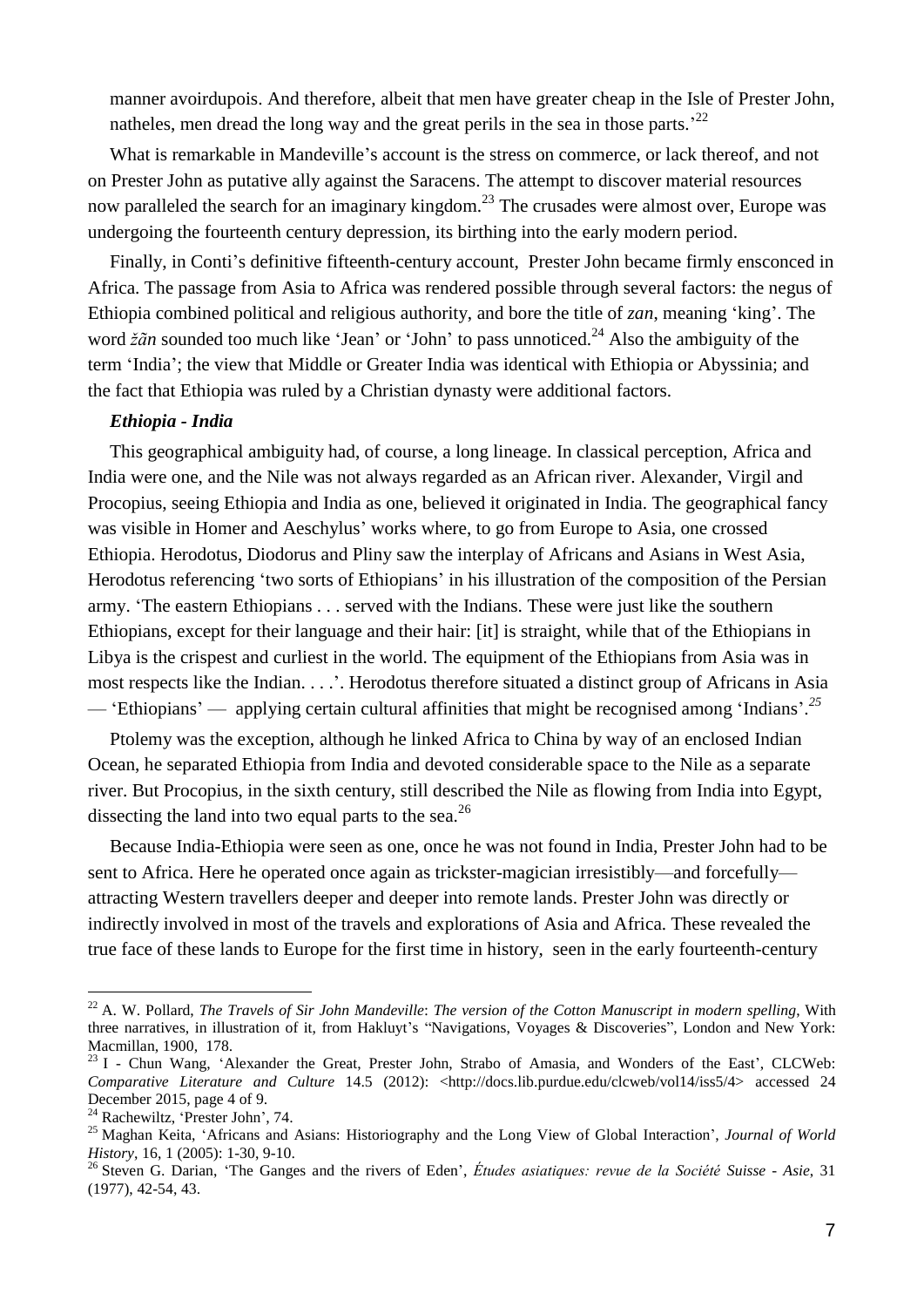maps of Pietro Vesconte, Martin Sanudo, and the famous map of Fra Paolino, which incorporated information drawn from the works of John of Pian di Carpine and William of Rubrouck. These maps also show the migration to Africa of the peripatetic trickster: in Fra Paolino's map of c.1320 he is still placed in Asia, but in that of Angelino Dulcert of 1339 he is found in Abyssinia.

In 1404 an epistolary exchange from the Friuli region of Italy noted: 'There are here three black Ethiopians from India, good Christians, who brought along a young interpreter, they want to visit holy churches and always ask about sacred relics'. <sup>27</sup> Thus, Prester John was depicted as *Indorum Rex*, reinforced by d'Ailly's identification of the Indus—and not the Nile—as the Gion. But in Africa, in his new avatar and in his new country of adoption, the Prester continued to fire the imagination of Europe, so much so that the captains of Prince Henry the Navigator undertook voyages along the African coast in the first half of the fifteenth century in search of this elusive Christian king and his rich country. The Portuguese explorations led to new and exciting discoveries, not in the ambit of this essay.<sup>28</sup>

#### **3 Power, Authority and Opulence**

Prester John was not only an allegory of power, served by lesser potentates and commanding numerous men and beasts of burden, he also became synonymous with Asiatic splendour, Oriental opulence and Saharan gold. In western thought the power of a monarch was directly proportionate to the size of the territory he governed, and the amount of manpower and gold he could command at will. And, in the western imagination, such potentates were to be found in the East. Thus, in his letter of 1165 to the Byzantine Emperor Manuel, the Prester claimed his palace in Asia was adorned with two golden apples, each topped with a crystal; it contained tables of gold, amethyst and ivory, beds of sapphire, ceilings of topaz and sapphire, floors of crystal, columns with large carbuncles (diamonds) and steps encrusted with precious stones. The extent of his empire was limitless, akin to the celestial sky and the infinite ocean.<sup>29</sup>

Despite his sober and detailed information about Asian commerce, politics, and culture, Linschoten wrote c. 1596:

'Now to say something of Prester John, being the greatest and mightiest prince in all Africa, his countrey beginneth from the entrance into the red sea, and reacheth to the Iland of Siene... so that to set down the greatnesse of all the countries which this Christian king hath under his commandment, they are in compasse 4000. Italian miles... his government is over many countries and kingdoms that are rich and abundant in gold and silver, and precious stones, and all sorts of metals'.<sup>30</sup>

For Mandeville, Prester John's territory had shrunk but he still commanded great wealth. He:

'dwelleth commonly in the city of Susa. And there is his principal palace, that is so rich and so noble, that no man will trow it by estimation, but he had seen it. And above the chief tower of the

<sup>27</sup> Matteo Salvadore, 'The Ethiopian Age of Exploration: Prester John's Discovery of Europe, 1306–1458', *Journal of World History*, 21, 4 (2011), 593-627, 607.

<sup>28</sup> Rachewiltz, 'Prester John', 74.

<sup>29</sup> Jean Delumeau, *History of Paradise: The Garden of Eden in Myth and Tradition*, Translated by Matthew O'Connell, University of Illinois Press, 2000, 76-7.

<sup>30</sup> Jan Huyghen van Linschoten, *Voyages into ye East and West Indies* (1598). (Amsterdam: Walter J. Johnson, Inc./Theatrum Orbis Terrarum, Ltd., 1974), 214.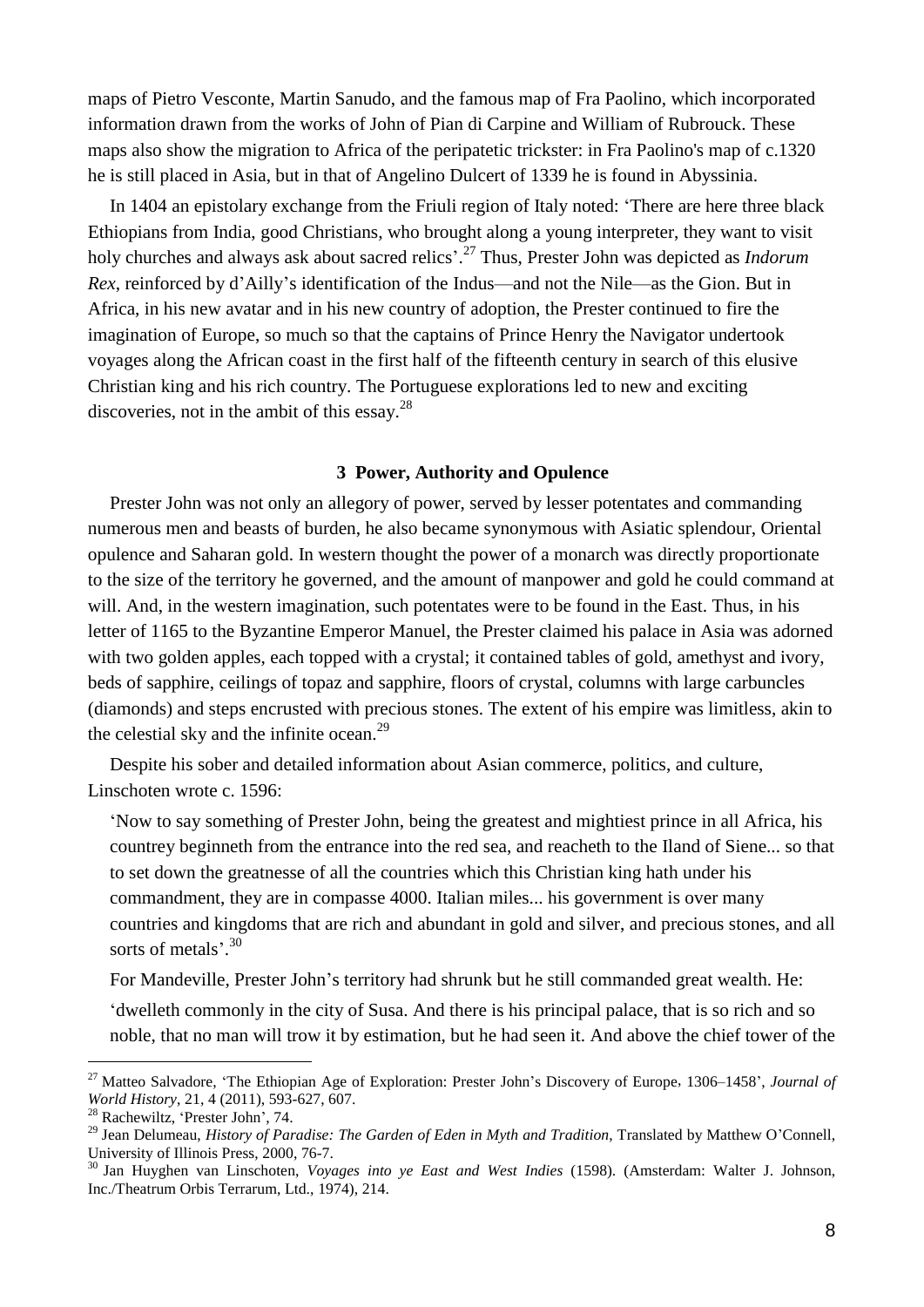palace be two round pommels of gold, and in everych of them be two carbuncles great and large, that shine full bright upon the night. And the principal gates of his palace be of precious stone that men clepe sardonyx, and the border and the bars be of ivory. And the windows of the halls and chambers be of crystal. And the tables whereon men eat, some be of emeralds, some of amethyst, and some of gold, full of precious stones; and the pillars that bear up the tables be of the same precious stones. And the degrees to go up to his throne, where he sitteth at the meat, one is of onyx, another is of crystal, and another of jasper green, another of amethyst, another of sardine, another of cornelian, and the seventh, that he setteth on his feet, is of chrysolite. And all these degrees be bordered with fine gold, with the other precious stones, set with great pearls orient. And the sides of the siege of his throne be of emeralds, and bordered with gold full nobly, and dubbed with other precious stones and great pearls. And all the pillars in his chamber be of fine gold with precious stones, and with many carbuncles, that give great light upon the night to all people.'<sup>31</sup>

Compare this with his description of the court of the Great Khan, where:

'above the emperor's table and the other tables, and above a great part in the hall, is a vine made of fine gold. And it spreadeth all about the hall. And it hath many clusters of grapes, some white, some green, some yellow and some red and some black, all of precious stones. The white be of crystal and of beryl and of iris; the yellow be of topazes; the red be of rubies and of grenaz and of alabrandines; the green be of emeralds, of perydoz and of chrysolites; and the black be of onyx and garantez. And they be all so properly made that it seemeth a very vine bearing kindly grapes.'<sup>32</sup>

The style and the description of wealth is very similar for both potentates, and it is immediately apparent that in contemporary geo-politics, Prester John was identified with Kublai Khan in the fourteenth-century imagination.

#### **4 Imagining John**

But once the Mongol threat had disappeared, the Prester's days in Asia were doomed. The legend had persisted for over five hundred years. Prester John's letter to the French King in 1500 claimed he had lived for 562 years, and he proclaimed the magic qualities of the fountain of youth situated in his realm that he partook of six times in his life as cause of his longevity.<sup>33</sup> In actual fact there was never a Prester John, but the belief in his existence resulted in the notion of a common identity and a shared Christian heritage across continents. These ideas of common identity and shared heritage continued to influence European literature, paintings, geography and cartography.<sup>34</sup> There were more than one hundred manuscripts of letters attributed to Prester John throughout the world, because they were translated, copied, and reproduced in different languages.<sup>35</sup>

<sup>31</sup> Mandeville, *Travels*, Chapter XXX.

<sup>32</sup> Mandeville, *Travels*, Chapter XXIII.

<sup>&</sup>lt;sup>33</sup> Michael E. Brooks, 'Prester John: a reexamination and compendium of the mythical figure who helped spark European expansion', (2009). Theses and Dissertations. Paper 1044, [http://utdr.utoledo.edu/cgi/viewcontent.cgi?article=2065&context=theses-dissertations,](http://utdr.utoledo.edu/cgi/viewcontent.cgi?article=2065&context=theses-dissertations) accessed 24 December 2015, 94.

<sup>&</sup>lt;sup>34</sup> Salvadore, 'The Ethiopian Age of Exploration..': Prazniak, 'Siena on the Silk Roads'.

<sup>&</sup>lt;sup>35</sup> I - Chun Wang, 'Alexander the Great..', 5.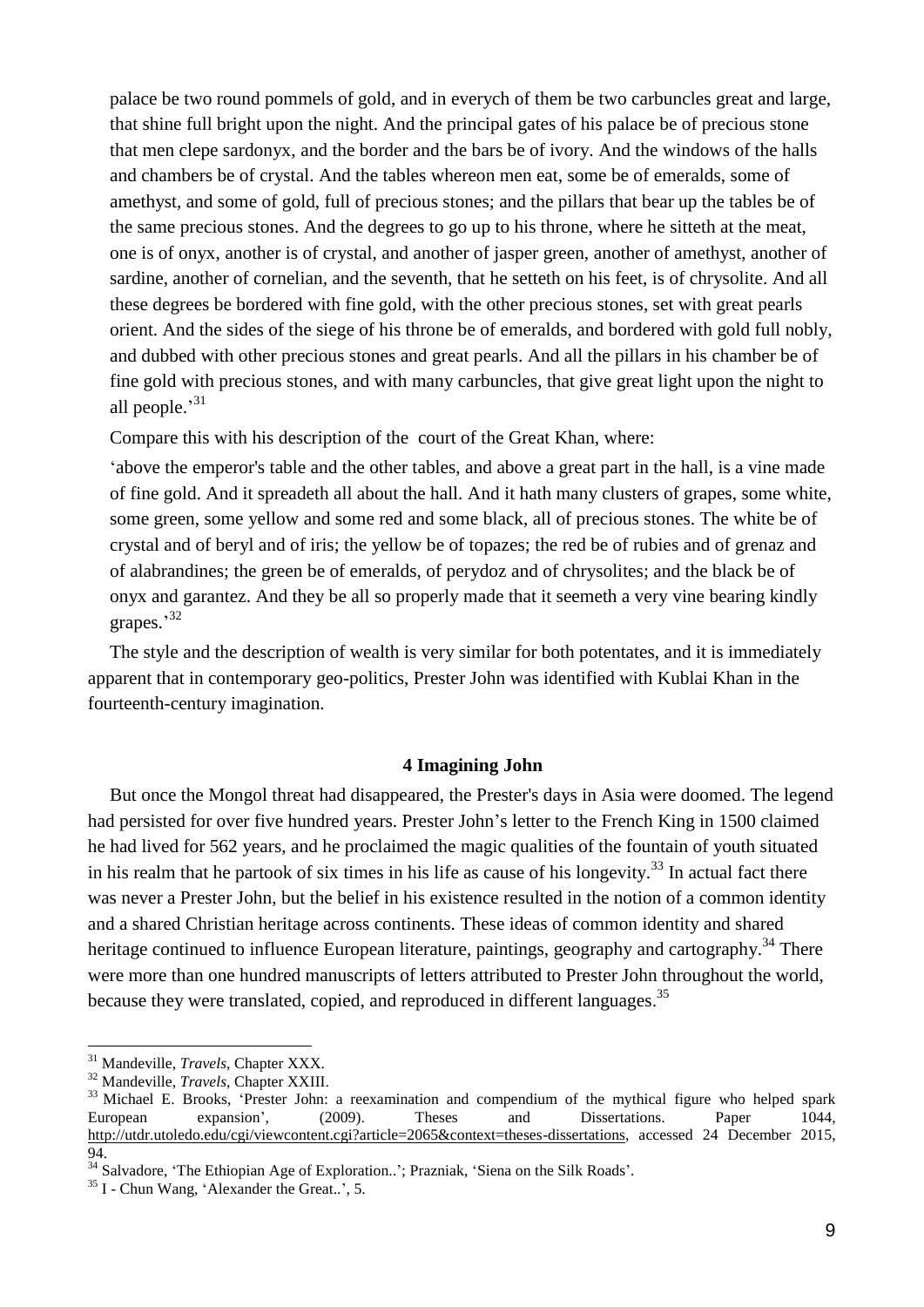The Prester John legend is regarded as a Christian propaganda, fathered by Nestorians, mothered by Christian nations of the West, and subsequently taken up by the Mongols, but for different reasons. The legend's chief aim was the destruction of Muslim power so as to provide unimpeded access to Central Asia.<sup>36</sup> The legend therefore had not only a religious message but strategic overtones. This may be seen in the fact that in seventeenth century Russia, after the disorders of the Orthodox Church, Russians turned to the idea of a Christian kingdom in the East: a patriarch of the Assyrian tongue living in Japan. This idea spreading more and more widely, finally spread throughout the entire Russian Old Faith, exactly as the rumour spread during the European middle ages and was accepted as truth for several centuries of the existence somewhere in the East of Prester John. Japan as Prester John's homeland was identified as Oponia:

'There seems to be little doubt that this mysterious Byelovodiye and Oponia with its countless islands, its mountain peaks, and its isolated character, is Japan … (the) great wealth of India reappears in the riches of Oponia. A more striking similarity is the great piety and morality of its population. We have seen the great virtue of the Orthodox of Oponia<sup>'.37</sup>

The identification dates to John of Pian di Carpine; he spoke of Narayrgen or 'People of the Sun' in 1246, but this identification has since been contested. $38$ 

The strategic element in the legend is best seen from the Prester's depiction on the Genoese World Map of 1457. Here are representations of the Mongols as contemporary rulers and also as enclosed people, in the same area enclosed by Alexander. There are two Iron Gates, the one further east explicitly related to Alexander and illustrating the tendency at the time to move landmarks eastwards, when their earlier, supposed location proved to be false. A bit to the east of the far eastern gate, Prester John is said to have built towers to ensure that the enclosed people could not escape. Thus, Prester John appears as Alexander's co-constructor in enclosing the people of the end times. But all these are depicted side by side with a prediction of the coming Antichrist. Prester John embodies the multiple timelines depicted on the map: the past of Alexander, the present of more or less contemporary rulers, and the apocalyptic future of Antichrist.<sup>39</sup>

Despite being 'found' in Africa, Prester John continued to be identified with India. When Rabelais, in the 1530s, imagined a future marriage and progeny for Pantagruel, he foresaw that his giant would one day marry the daughter of the king of India, Prester John, evidence that the notion of the There Indies still persisted in literary imagination.<sup>40</sup> One of Prester John's final appearances of the sixteenth century was in George Abbot's *Description of the Whole Worlde* (1599), later to become the Archbishop of Canterbury. But the legend continued into the seventeenth century; in

<sup>36</sup> Rachewiltz, 'Prester John', 67.

<sup>37</sup> Clarence Augustus Manning, 'Prester John and Japan', *Journal of the American Oriental Society*, Vol. 42 (1922), 286-294, 289, 292.

<sup>38</sup> Rachewiltz, 'Prester John', 69.

<sup>&</sup>lt;sup>39</sup> Gerda Brunnlechner, 'The so-called Genoese World Map of 1457: A Stepping Stone Towards Modern Cartography?',

*Peregrinations, Journal of Medieval Art and Architecture*, IV, 1, (Spring 2013), 56-80, 76-8.

<sup>40</sup> Natalie Zemon Davis, 'Beyond Babel', in Natalie Zemon Davis and Timothy Hampton, *Confronting the Turkish Dogs:Rabelais and His Critics*, Occasional Paper no. 10, 1996, Doreen B. Townsend Center for the Humanities, University of California, Berkeley, 15-28, 17.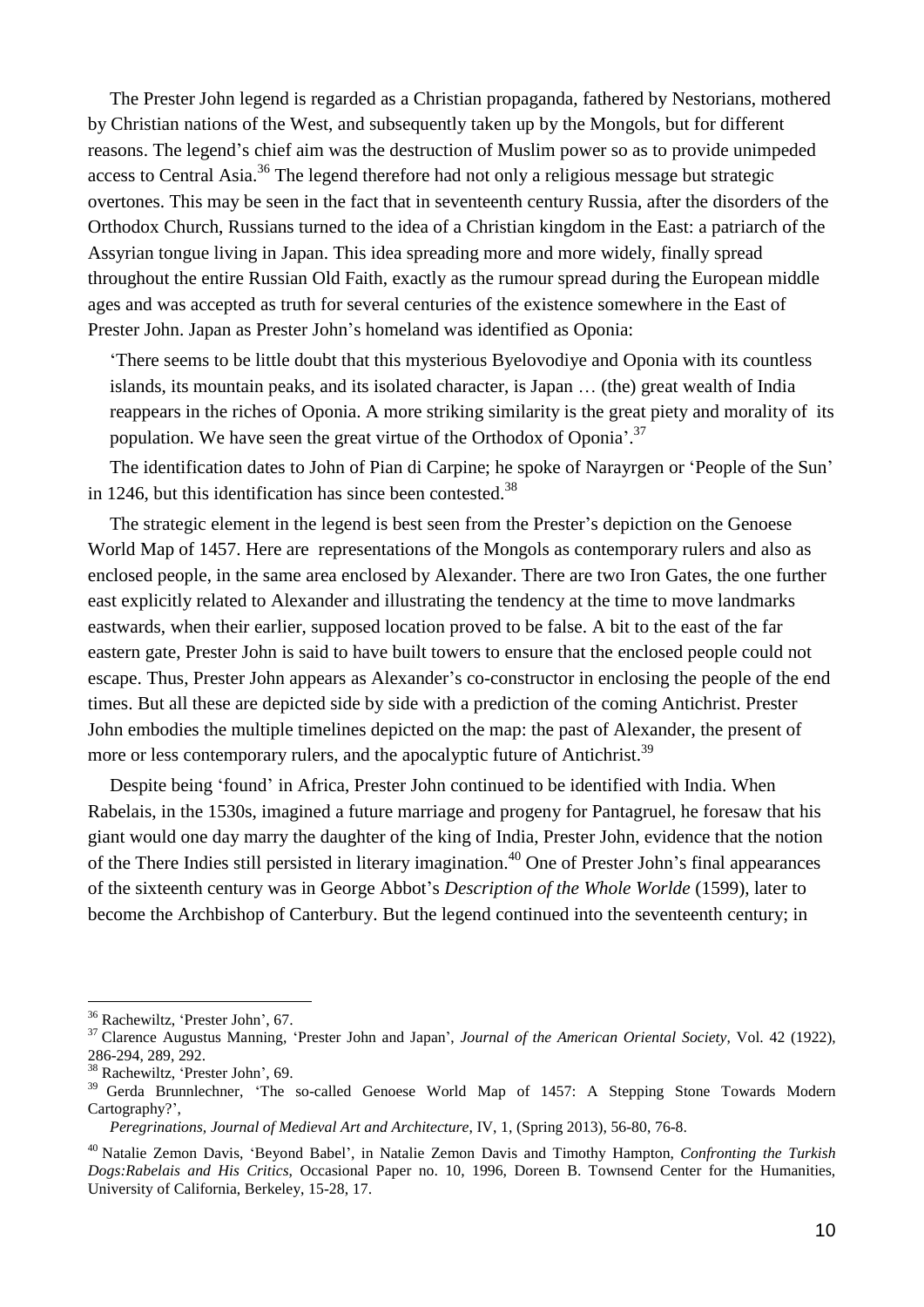1605, Guerreiro still believed that the real Prester John was 'the Emperor of Catayo' and in 1693, Philippe Avril linked Prester John with the Dalai Lama.<sup>41</sup>

#### **5 Discussion: Seeing the Prester Globally**

The legend of Prester John demonstrates the continuance of old notions into early modern Europe—the impact of renaissance explorations on classical geographic formulations notwithstanding—and strategic compulsions that were braided into the classical imaginary geographies, these varying according to time and space.

The legend carried a strong political message. The writing of geography involves politics: imperial geographical exploration connotes knowledge about nature and the physical realm while the representation of mythical lands in many cases involves the understanding of one state's prospects in relation to others' and written material inspires future explorations. Prester John's realm shifted, as European explorations discovered new lands and the 'Indies' continuously changed contours. The invention of the 'Christian Indies' represented in the letter of Prester John transcended regional differences along with the age of discovery, because the real realm as described in the letters was full of uncertain characteristics, the landscape depicted was imaginary, containing the earthly paradise and the magical fountain of youth.<sup>42</sup>

And yet, the legend's strategic imperatives cannot be discounted. Just as he was placed in different locations, Prester John had different roles to enact over time. Although sometimes identified with Kublai Khan, he was also seen as enemy of the Mongols; he was depicted as continuing the Alexandrine project of enclosing the Tartars. At other times, he was a Christian ally against Muslims. If the Mongols invented the Prester, then they correctly read the implications of Islamic expansion unto their gates and, once they sold the legend to the West, the importance of the legend became imbricated with the Islamic advance into Byzantium that ultimately ceded to the nightmare of disorder that was visible in the European enlightenment.

In 1494 Pero da Covilhã became the first European to document a meeting with the legendary Prester John who, as it turned out, was actually named King Eskender. The expedition of Pero da Covilhã was thus both an apex—contact had been made with Prester John and a nadir—since the powerful potentate of European lore had turned out to be the relatively inconsequential feudal ruler of an isolated African highland region.<sup>43</sup> The legend waned in the mid-sixteenth century with Portuguese accounts of Prester John's descent into insanity and moral darkness; echoing Conrad's Marlow four centuries later, who saw Kurtz's going native not as a step toward the recovery of a lost paradise but instead as a fall into hell, into the abyss of his own darkness.<sup>44</sup>

<sup>&</sup>lt;sup>41</sup> Father Fernão Guerreiro, Jahangir and the Jesuits: With an Account of Benedict Goes and the Mission to Pegu. From *the Relations of Father Fernão Guerreiro, SJ*. Translated by CH Paynem, New York: Robert McBride & Company, 1930; Philippe Avril, *Travels into Divers Parts of Europe and Asia, Undertaken by the French King's Order to Discover a New Way by Land Into China. Containing many curious remarks in natural philosophy, geography,* hydrography, and history. Together with a description of Great Tartary, and of the different people who inhabit there. Translated from the First French Edition of 1692. London: Timothy Goodwin, 1693, 154.

<sup>42</sup> I - Chun Wang, 'Alexander the Great..', 4-6.

<sup>43</sup> Brooks, 'Prester John: a reexamination', 118-9.

<sup>&</sup>lt;sup>44</sup> Kurt, 'The search for Prester John..', 22; Patrick Brantlinger, 'Victorians and Africans: The Genealogy of the Myth of the Dark Continent', *Critical Inquiry*, Vol. 12, No. 1, "Race," Writing, and Difference, Autumn, 1985, 166-203, p. 196.